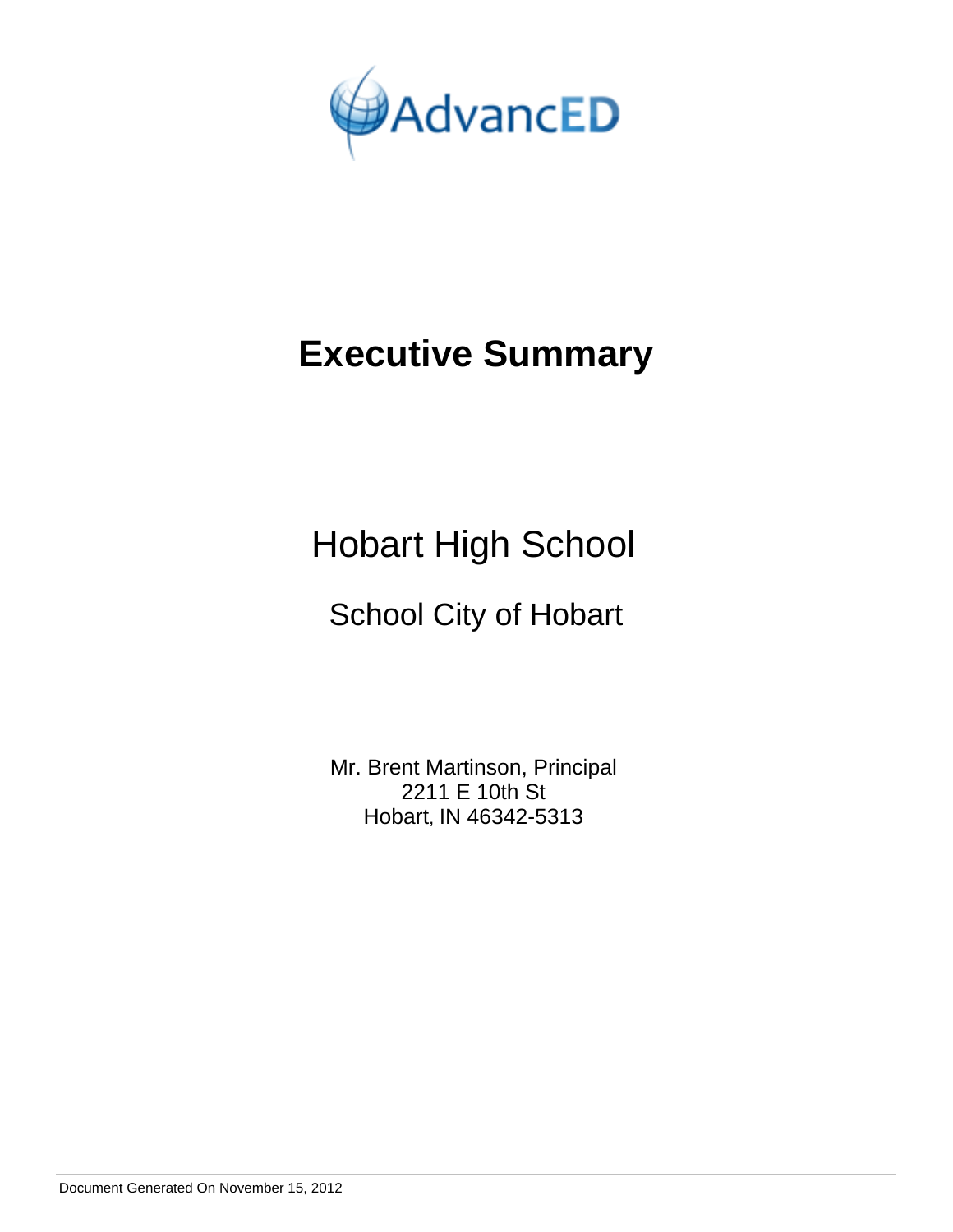# **TABLE OF CONTENTS**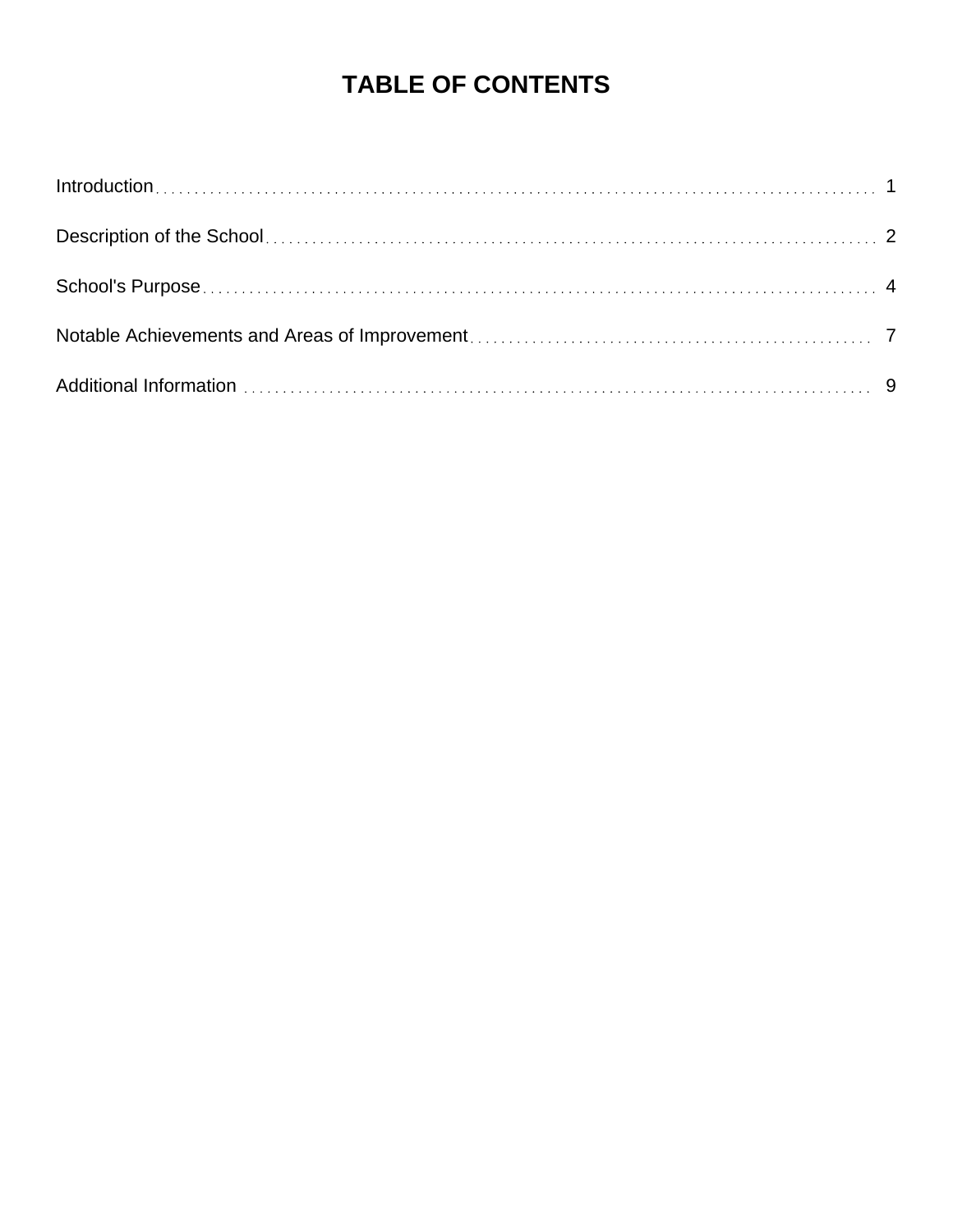# **Introduction**

Every school has its own story to tell. The context in which teaching and learning takes place influences the processes and procedures by which the school makes decisions around curriculum, instruction, and assessment. The context also impacts the way a school stays faithful to its vision. Many factors contribute to the overall narrative such as an identification of stakeholders, a description of stakeholder engagement, the trends and issues affecting the school, and the kinds of programs and services that a school implements to support student learning.

The purpose of the Executive Summary (ES) is to provide a school with an opportunity to describe in narrative form the strengths and challenges it encounters. By doing so, the public and members of the school community will have a more complete picture of how the school perceives itself and the process of self-reflection for continuous improvement. This summary is structured for the school to reflect on how it provides teaching and learning on a day to day basis.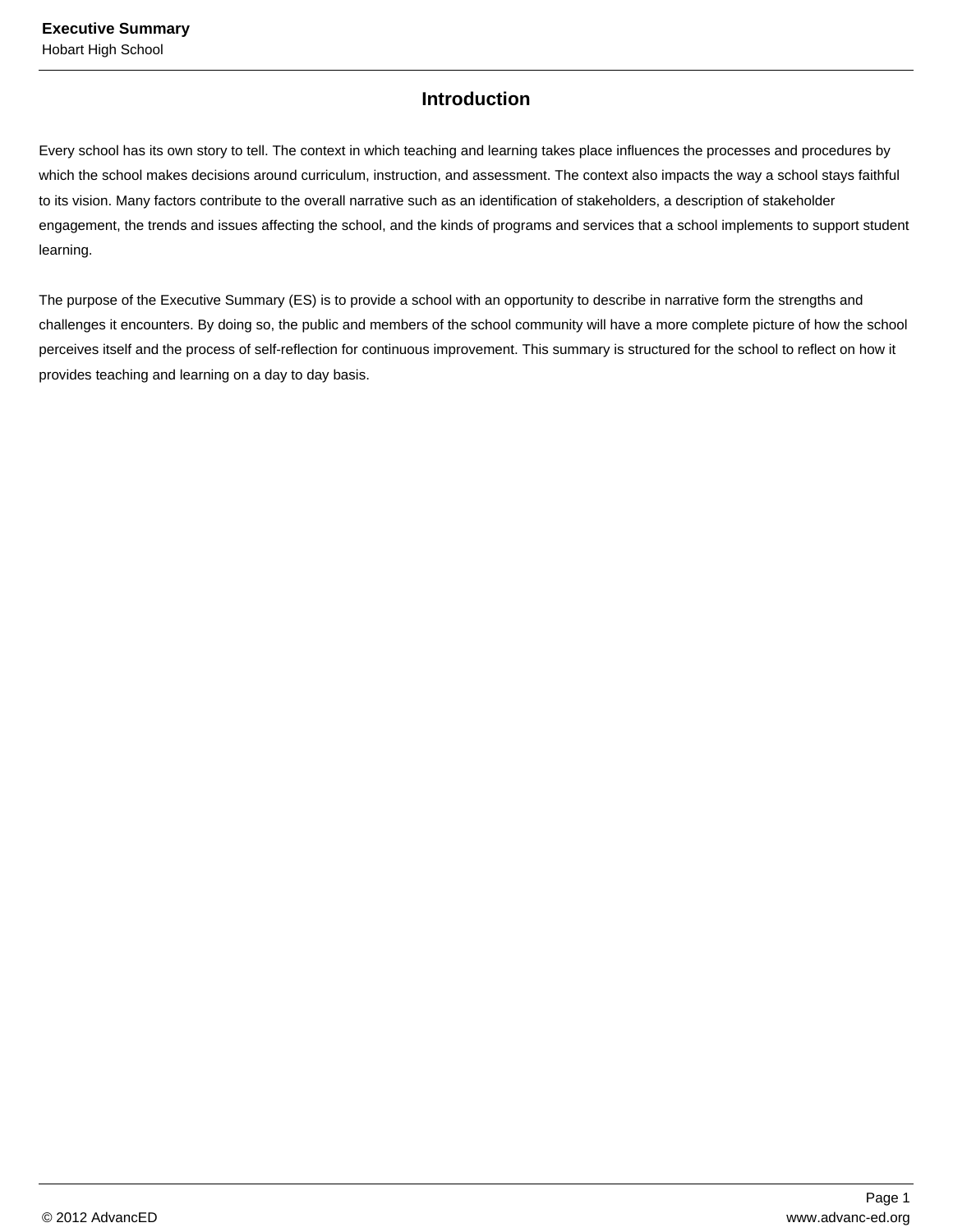# **Description of the School**

**Describe the school's size, community/communities, location, and changes it has experienced in the last three years. Include demographic information about the students, staff, and community at large. What unique features and challenges are associated with the community/communities the school serves?**

#### School Context

Hobart High School serves a 9-12 population of approximately 1,300 students. The district is comprised of four elementary schools (1 Early Learning Center for full day kindergarten, Early Childhood Development for toddlers with special needs, and Parents as Teachers (PAT) readiness program for parents birth to kindergarten, and 3 elementary schools serving 1st -5th grade), one middle school, and one high school.

#### Family Context

The following information on the community of Hobart was obtained from the U.S. Census Bureau, Census 2010.

The Hobart community has a higher high school graduation rate (89.3%) than the national average (85.0%), yet the community has a percentage of 16.2 for those holding a bachelor's or higher degree. This percentage is well below the national average of 27.9 percent. There are 447 families recorded as below the poverty level within Hobart. This is equivalent to 4.0 percent, which is below the national percentage of 11.3%.

The community's statistics are consistent with the national levels for males and females married, but separated. Seventy percent of Hobart's population has families with 26.7 percent having children under age 18 years of age. The average Hobart household has 3.09 individuals in the family.

#### Community Contexts

Hobart covers 28 square miles in Lake County, which is 497 square miles in size. It is part of the Gary Metropolitan Statistical Area. All the communities of northern Indiana are well-served by a modern network of roads, rail and air transportation. Over half of the population of the United States and Canada is within a day's drive. Here's how close (in miles) Hobart is to these major regional cities. Hobart is located 40 miles from Chicago, 250 miles from Detroit, and 155 miles from Indianapolis. Hobart is 0 miles from interstate highway access to I-65, 94, and 90. In addition, easy access is available to US and Indiana Highways 6 and 30 in town.

There is a wide range of civic organizations available in Hobart. Residents participate in the following organizations: Art League, Boys & Girls Scouts, Chamber of Commerce, Elks Club, Historical Society, Hobart Humane Society, Jaycees, Kiwanis Club, Rotary Club, YMCA, Partners in Contracting Corp., and the Hobart Industrial Economic Development Corp. In addition, parents are active within the schools by participating in each school's Parent Teacher Organization (PTO) and Booster clubs. Parent involvement has also been enhanced through the use of Harmony Parent Portal, an online portal that allows parents to view his/her child's grades, attendance, and discipline.

#### General Characteristics

The total population of Hobart is 28,389 with 42.4 percent of the population ranging in age from 25 to 54 years of age. The median age is 39.3 years of age. The School City of Hobart can expect enrollment to continue to remain at current levels according to the statistics from the 2010 Census Bureau. Specifically, each range of ages or block of children from birth to 18 is a consistent percentage of 6% to 7% of the total population. Further, it could be assumed that the student population will stay consistent and/or rise as families move into Hobart.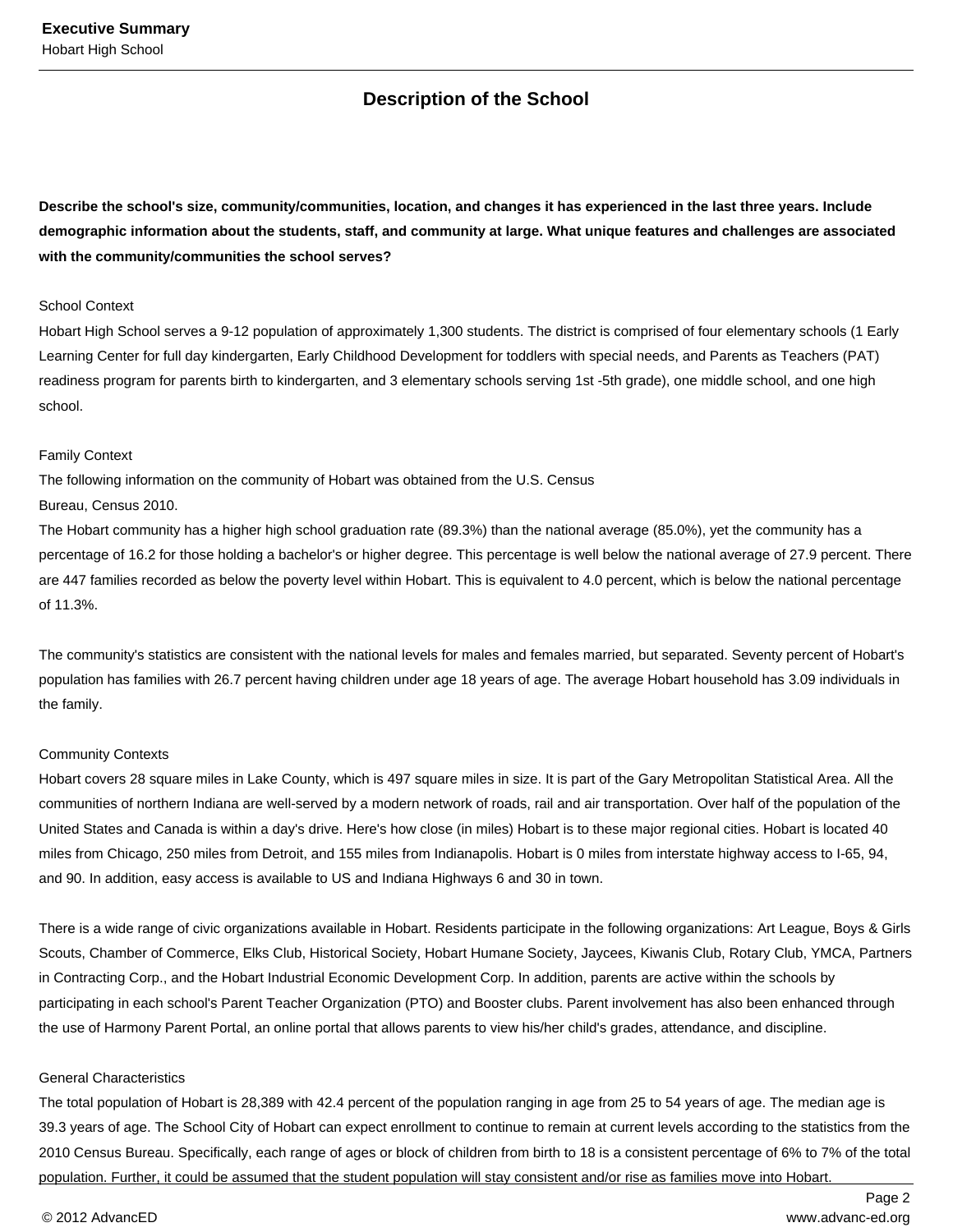Hobart High School

#### Ethnicity/Race

In combination with one or more other races listed. The six numbers may add to more than the total population and the six percentages may add to more than 100 percent because individuals may report more than one race.

According to the U.S. Census Bureau, Census 2000 Summary File, Hobart has a larger white population in comparison to other races. For example, the U.S has recorded 74.0% of its population as White, as Hobart has reported 84.4%. The U.S has a higher Black or African American population (12.50%) than Hobart (7.6%). Further, the Hispanic or Latino population in the U.S. is 15.7% of the population, and Hobart is lower at 12%. The Hispanic population ranks as the largest minority in the community.

#### Housing

There is a wide range of housing choices in Hobart. The median value of a home in Hobart is \$132,400 compared to the national average of \$188,400. Within the Hobart community, there are 8,473 single-family owner-occupied homes.

75.7 percent of residents live in owner-occupied housing units, while 24.3 percent rent a home. The average family size in Hobart is 3.09.

#### Economic Characteristics

The labor force in Hobart is slightly higher than the U.S. The median household and family income are higher in Hobart than the average in the U.S. Families and individuals that are below poverty are significantly lower than the country's average.

#### Overall Strengths

-The Hobart community has a higher high school graduation rate (89.3%) than the national average (85.0%).

-The community has a more stable population than the state as a whole.

-The median household of \$54,301 and the family income of \$65,156 recorded in 2010, exceeds the national average of \$51,914 and \$62,982.

-The poverty level for families and individuals is less than the national average.

### Overall Challenges

-The Hobart community percentage for those holding a bachelor's or higher degree (16.2%)is well below the national average (27.9%).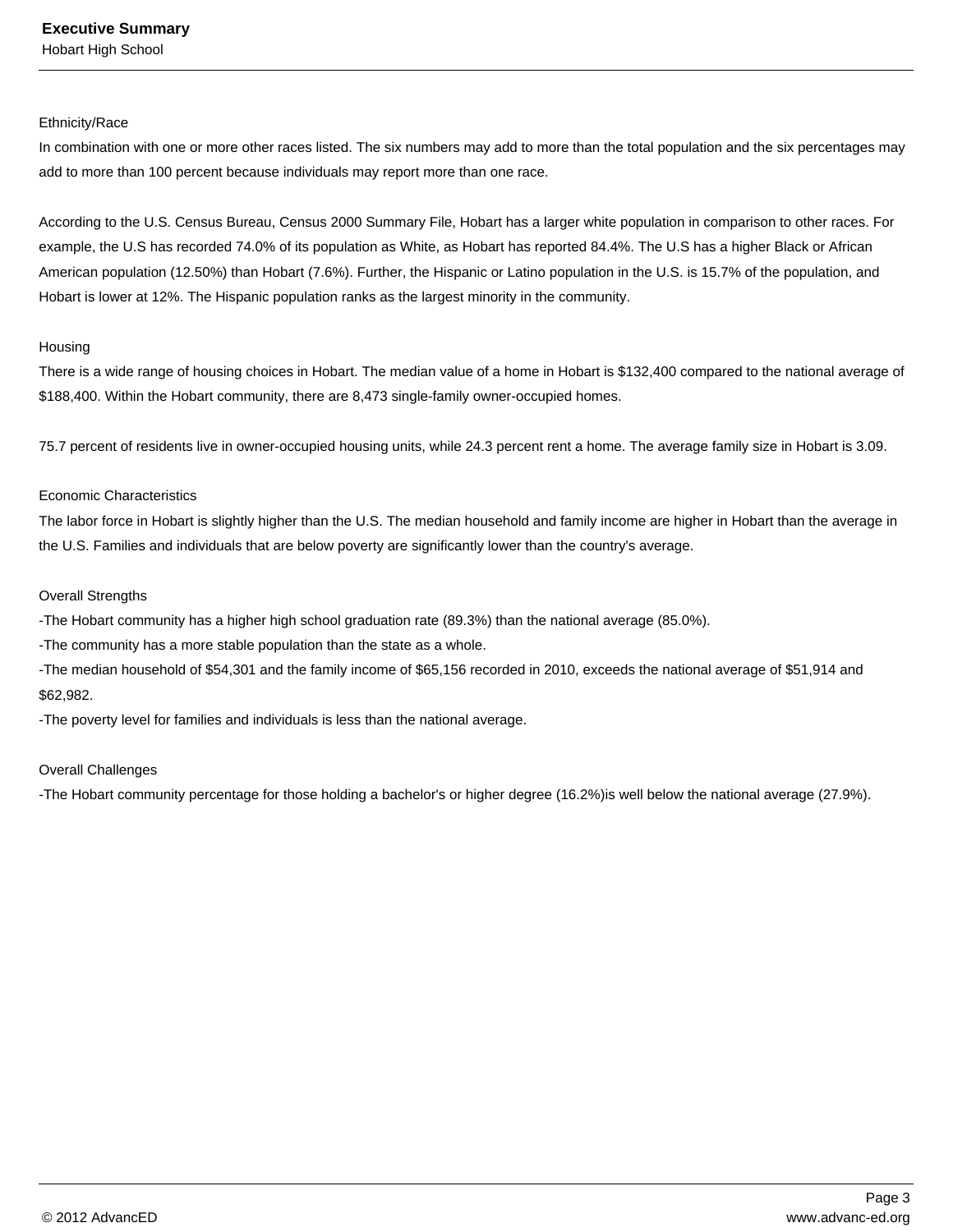# **School's Purpose**

**Provide the school's purpose statement and ancillary content such as mission, vision, values, and/or beliefs. Describe how the school embodies its purpose through its program offerings and expectations for students.**

Our School District's Beliefs:

-Learning is the shared responsibility of the school, student, parent and community.

-Learning occurs best in a safe, secure environment.

-Our schools value and respect diversity, creating an equal opportunity for all children to learn.

-Successful learners, whether students or adults, set goals and monitor progress in achieving them.

-Motivation to learn is influenced by a student's emotional state, beliefs, interests, and goals.

-Students learn best when they are actively engaged in meaningful, challenging work.

-Students learn best when the staff maintains high expectations for learning.

-Successful students create and use a variety of thinking and reasoning strategies and can communicate ideas.

-Interactions with adults, who serve as role models and mentors, contribute to student learning and achievement.

-Effective educators engage in learning communities that use research and best practices that support the ongoing improvement of teaching and student performance.

#### Vision for Student Learning:

The School City of Hobart Community will foster intellectual curiosity, natural abilities, critical thinking, and literacy in students while developing respectful and responsible citizens who are excited about the challenges of tomorrow, confident in their ability to chart the future, and dedicated to the pursuit of lifelong learning.

School City of Hobart and the Board of School Trustees Mission: The primary mission of the School City of Hobart and the Board of School Trustees is to continually provide effective community schools.

#### A. Our Schools Equip Children for Adulthood

Effective Community Schools adequately equip young people for adulthood in the 21st century. Our students must be prepared both for employment and for day-to-day living in a complicated and rapidly changing world. This necessitates that our schools provide students with the intellectual tools necessary for life-long learning. Among these tools must be: skills to facilitate participation in a democracy, communication skills, critical thinking, and other flexible learning skills as well as the ability to work both individually and in a team situation. It is expected that these skills be developed through all curricular areas.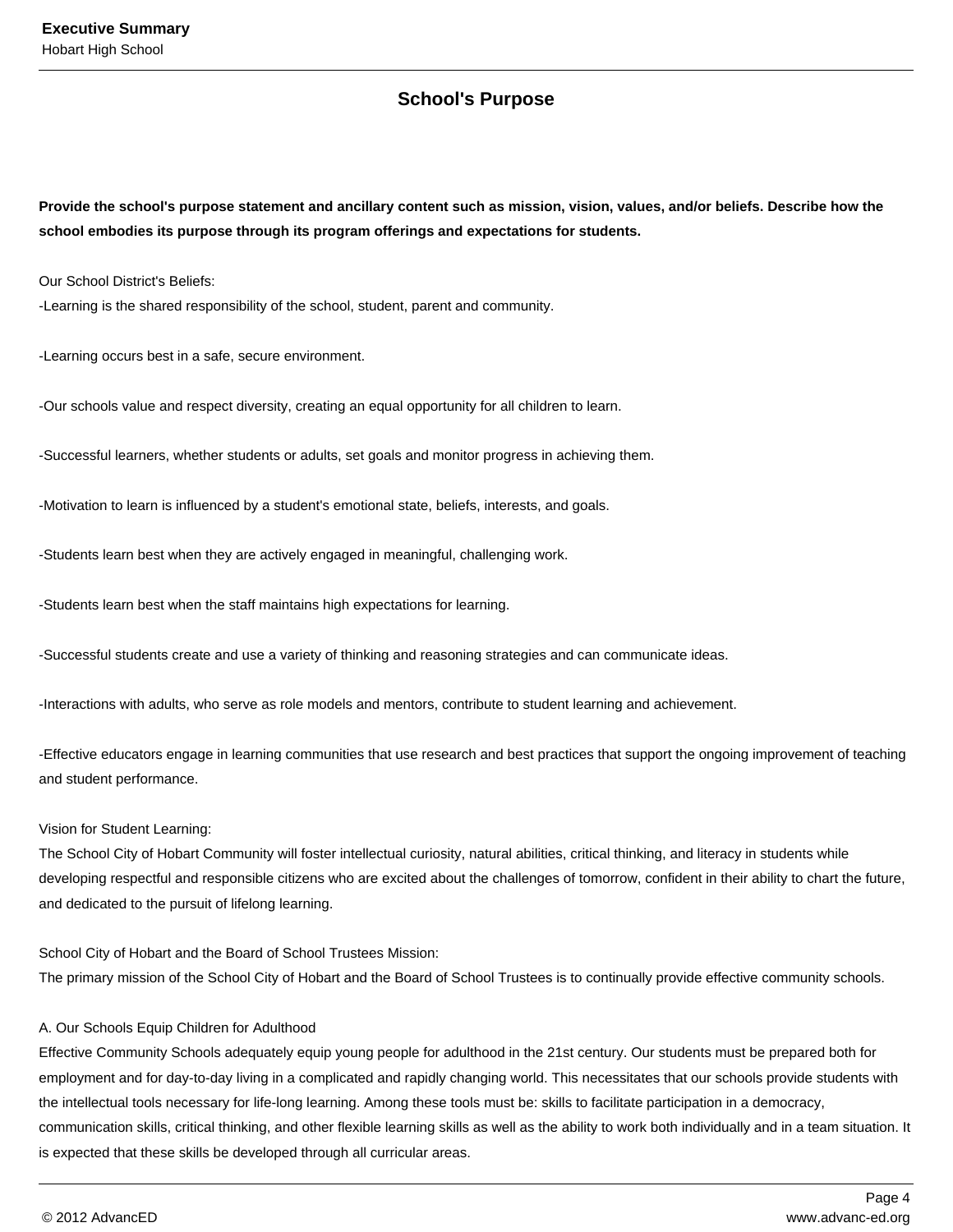### **Executive Summary**

Hobart High School

#### B. Our Schools Address the Needs of Individual Students

Effective Community Schools address the needs of individual students and focus on individual development. Students bring to the schools a great diversity of interest, aptitudes, motivations and learning styles. Our schools must be able to address this diversity by identifying individual needs, responding with appropriate teaching strategies, flexibly meeting these needs and recognizing each individual student's ability to contribute to the school community.

#### C. Our Schools Are Community Schools

Effective Community Schools are necessary to a healthy community. Our schools must always recognize their affirmative duty to the entire community, including families, government, business and industry, other institutions, civic groups and individual citizens. Our schools must draw from the strengths of this community to identify and accomplish their goals.

#### D. Our Schools Are Committed to Success

Effective Community Schools fully utilize the resources of the entire school community (administration, teachers, support personnel, families and students) in all aspects of school life. Our schools cannot succeed without the committed involvement of all.

#### Hobart High School Mission Statement:

The primary mission of Hobart High School is to provide a safe, positive learning environment in which all students have the opportunity to acquire skills, knowledge and behaviors needed to be productive citizens in an ever-changing world.

Learning Areas and High-Priority Expectations for Student Learning:

Learning Area - Language Arts Expectations for Student Learning All students will read and comprehend a variety of genres and informational text, as well as communicate ideas through writing.

Learning Area - Problem Solving Expectations for Student Learning All students will use problem solving skills to think critically and apply knowledge and reason to solve problems.

#### Learning Area - Careers

Expectations for Student Learning

All students will demonstrate the skills and knowledge necessary for managing the dual role of productive and successful community member and wage earner by gaining employment in a career or by continuing education at the post-secondary level.

#### Learning Area - Citizenship

Expectations for Student Learning

All students will develop an understanding and commitment to the democratic ideals of human dignity, justice and equality by focusing on productive citizenship in a democratic society.

#### Rationale for Learning Areas:

Our district's vision for student learning envisions our students as respectful and responsible citizens who are excited about the challenges of tomorrow, confident in their ability to chart the future, and dedicated to the pursuit of lifelong learning.

Language Arts, Problem Solving, Careers, and Citizenship are the focus of accountability requirements for our district.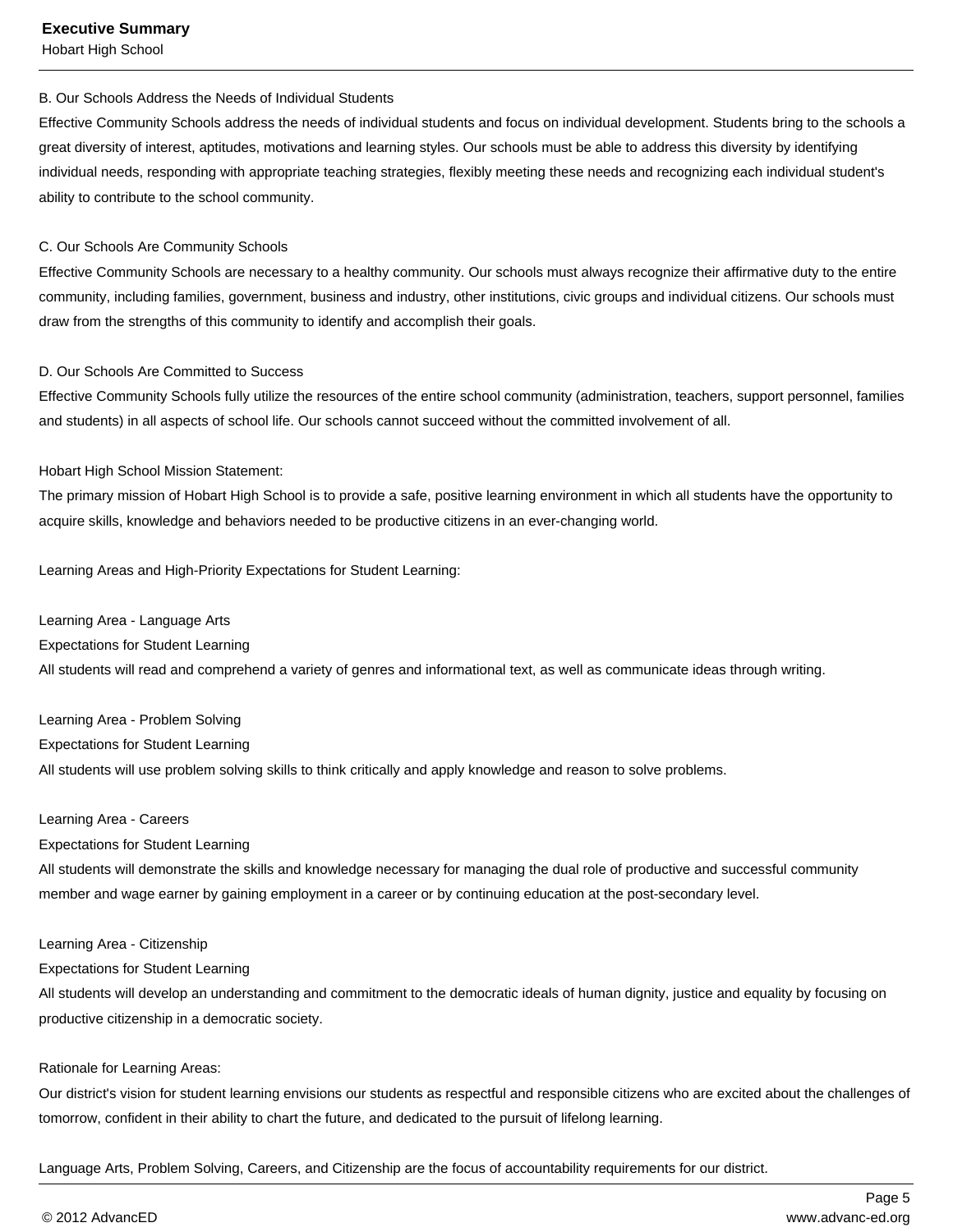Hobart High School

Hobart High School mission: Hobart High School Equips Children for Adulthood Hobart High School Addresses the Needs of Individual Students Hobart High School is a Community School Hobart High School is Committed to Success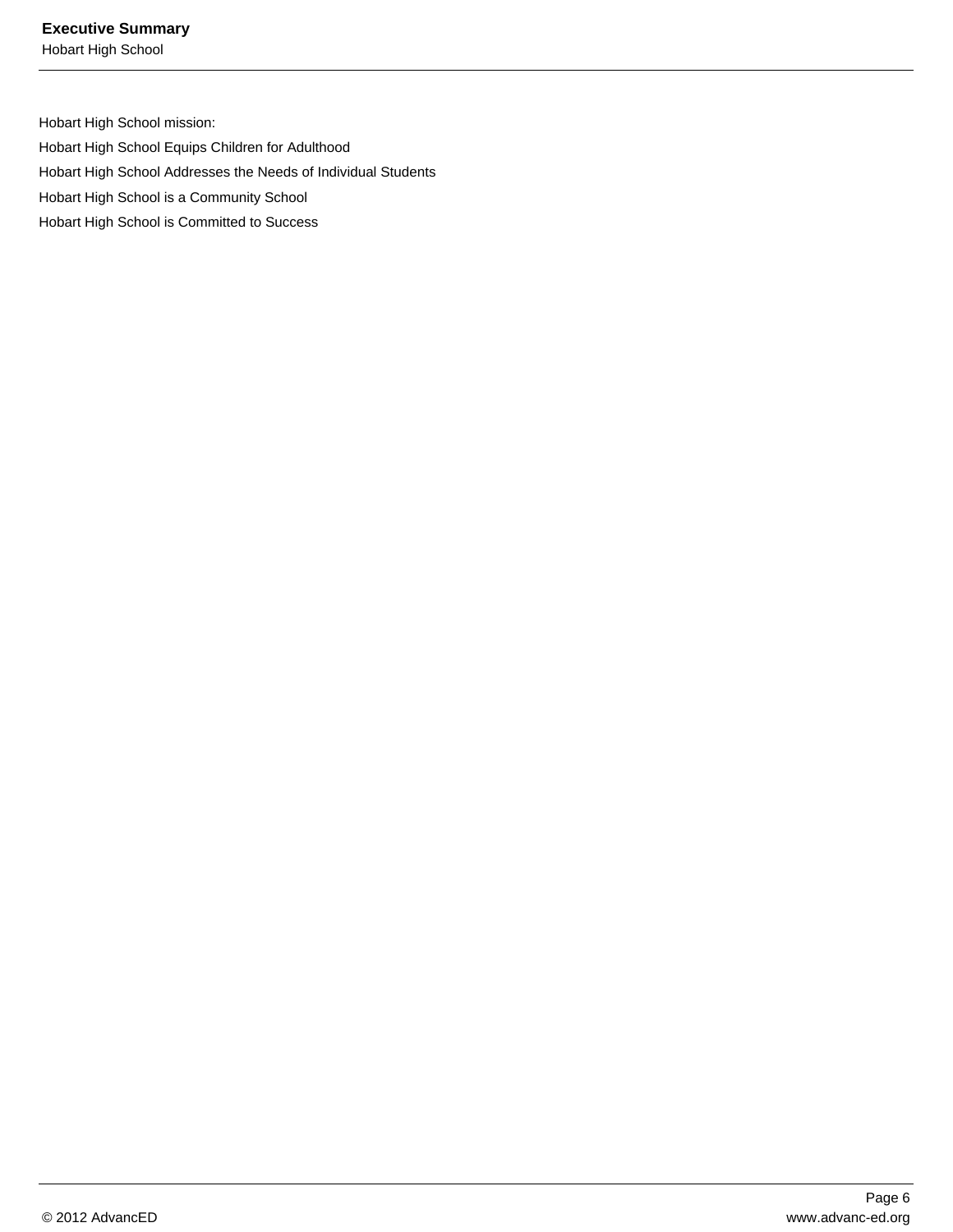# **Notable Achievements and Areas of Improvement**

**Describe the school's notable achievements and areas of improvement in the last three years. Additionally, describe areas for improvement that the school is striving to achieve in the next three years.**

Hobart High School believes in the importance of fostering a school environment where all faculty and staff work diligently to build positive, meaningful relationships with students.

The most notable as documented by the Hobart High School AdvancED team including the following strengths:

¢ Effective Teachers (strong / positive student- staff relationships, Teacher / student mentoring, PBIS- Teacher of the month, consistent collaboration and sharing of ideas among staff, professional development).

 $\phi$  Focus on the development of the whole child (teachers build trusting relationships with students, celebrate successes and discuss ways to decrease failures, Peer-Tutoring program, PBIS - BRICKS and Random Rewards Program, ample extra-curricular offerings, and constant dialogue with students about school and life).

¢ Effective communication with all stakeholders (Brickie Buzz Weekly phone call, sign boards, newsletters, parent phone calls, announcements, student news wall).

¢ College / career preparatory offerings and awareness (Pathway course catalogue, Porter County Career Center course offerings, concurrent enrollment / dual credit classes, Advanced Placement courses, college fairs, weekly scholarship updates, college and career awareness posters, Workforce One recognition, 9th grade college and career readiness class, implementation of ACT assessments, college acceptance wall).

¢ Achievement ( HHS is a 4 Star School, Increased Achievement Scores over last 5 years, "A" School Corp., ACT District, ECA scores have increased over past two years, JROTC program-Regional Champs- Fitness Team National Champs & 7 Time Leadership and Academic Bowl National Championship Finalist, Academic Superbowl Teams).

 $\phi$  Academic Interventions (Challenge Program, 9th graders struggling with reading are showing a 2 year improvement by utilizing Read 180, Independent Reading in English Classes, English / Algebra 1 remediation classes, Why Try at the 9th grade level, Peer- Tutoring program, athletic study tables).

 $\phi$  Strong Leadership (Building administration and Central Office are supportive of teachers and staff, principals are very visible to students and teachers in a positive way).

 $\varphi$  School Safety (Partnerships with Hobart Police and Fire Departments, Table Top Exercises, regular drills, proactive approach, security cameras).

The challenges we face for improvement include the following areas as designated by our Hobart High School AdvancED Team: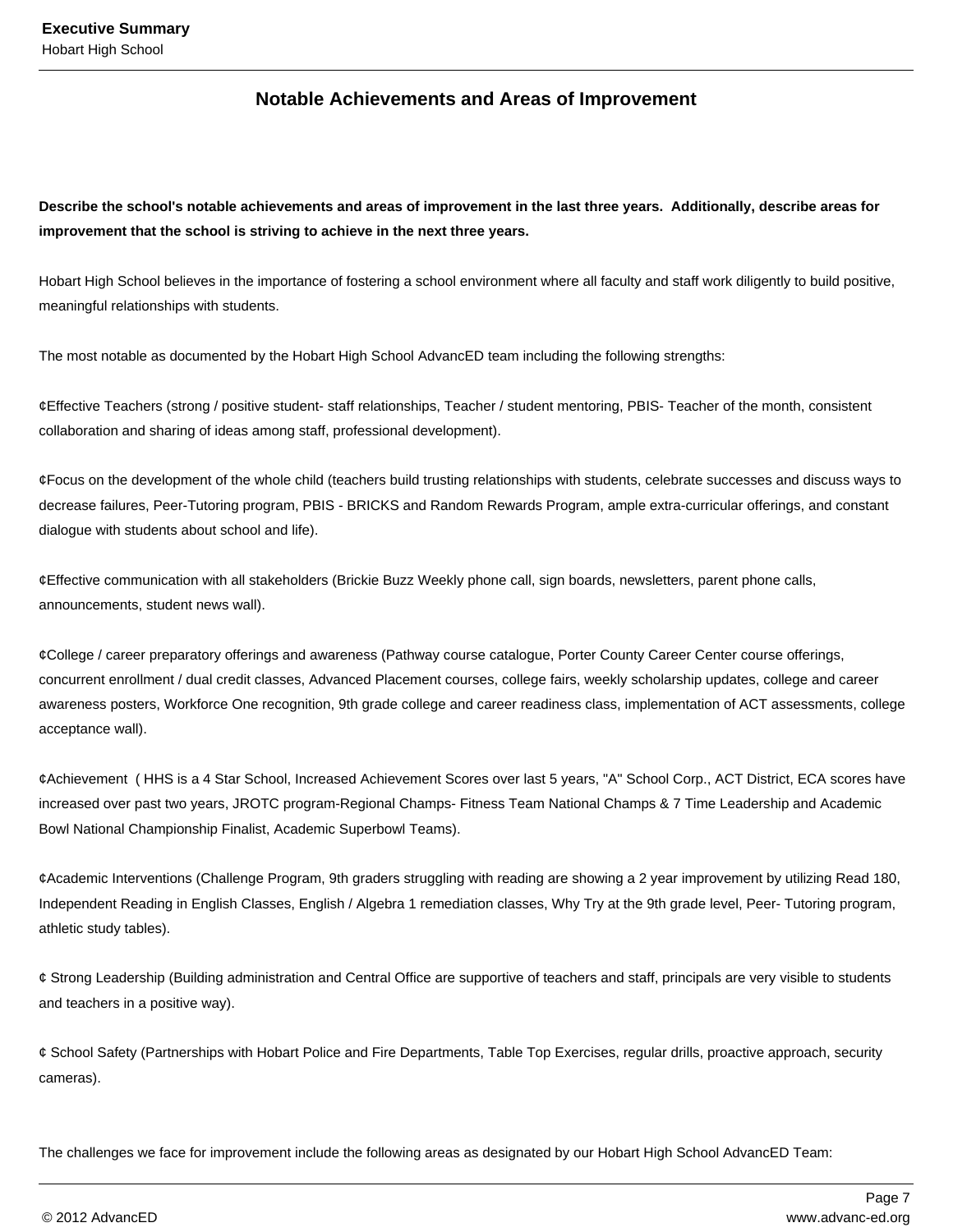### **Executive Summary**

Hobart High School

¢ Student Behavior (Attendance, Rate of Expulsion / Suspensions)

¢ ACT Academic Improvement (Further data analysis, collaboration, and improvement on all areas of the ACT test, encouraging student to take more rigorous courses would also help to improve test scores).

¢ Technology (More training, communication).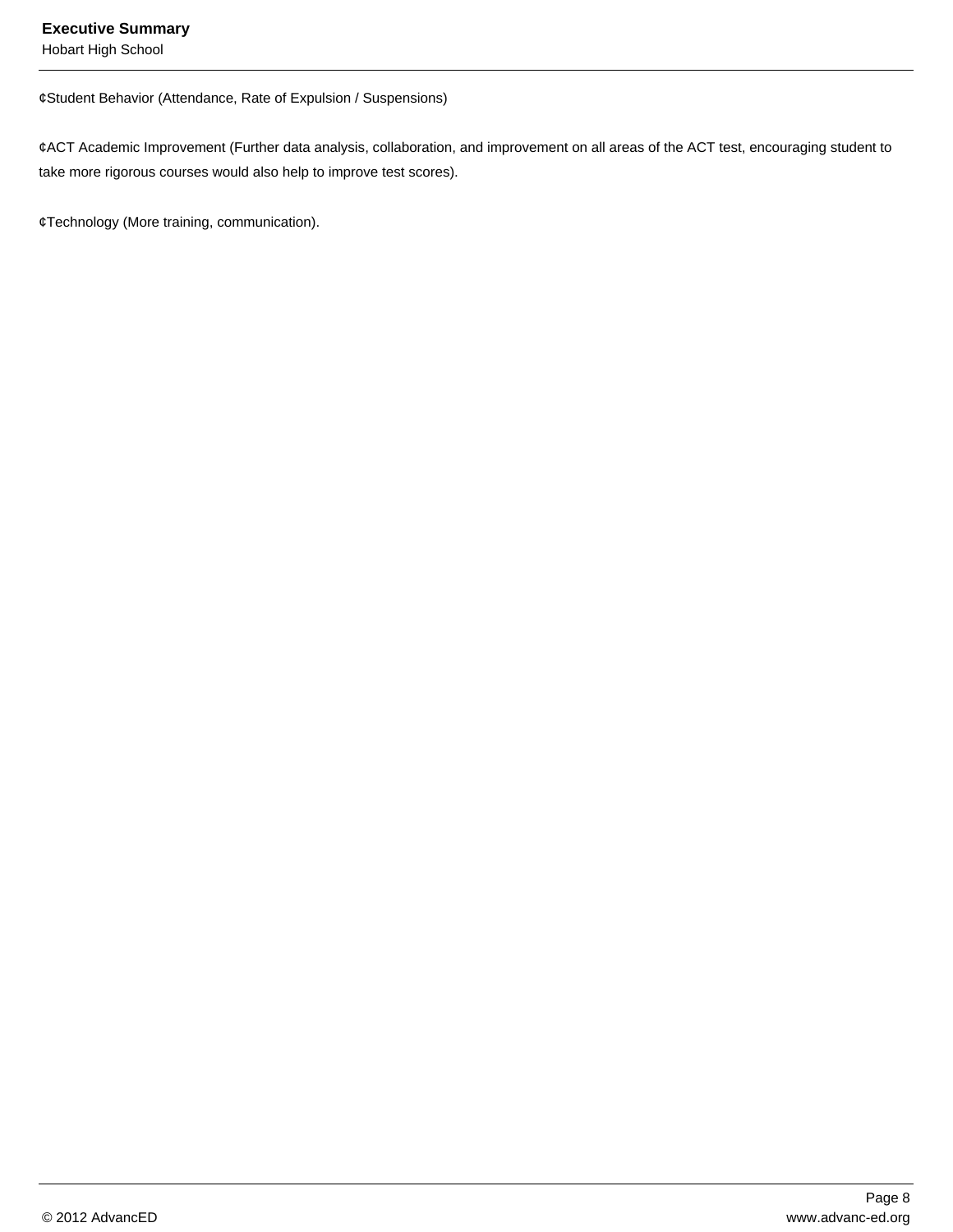# **Additional Information**

**Provide any additional information you would like to share with the public and community that were not prompted in the previous sections.**

Additional Information

Hobart High School has a saying that we believe in each and every day- MISSION POSSIBLE. It has truly become a staple of who we are as a high school because when we believe in something and work hard, we know we can achieve it! This is something we instill in our students on a daily basis as we focus on preparing them for life after high school.

We know that we play a critical role in the lives of our students, and that is why we put such emphasis on the positive relationships we build with them. These relationships allow students to feel valued, overcome the obstacles in their lives, and believe in the potential they all have for a successful future.

Our "at risk" students are identified early on by teachers and staff, and we work diligently to provide them with the necessary resources to be successful. These resources include:

¢ Student / Teacher Mentoring- We set these students up with a teacher mentor that meets with them on a weekly basis. The teachers serve as a role model, go to person, positive influence, and academic advisor. For some of our students, this is the only adult role model in their lives- making this relationship critical for their continued success.

¢ Alternative Challenge School- Our alternative program is for students who are credit deficient, have certain behavior issues, or a life circumstance which makes attending regular school hours difficult. This program gives students who might have considered dropping out a second chance at earning a High School Diploma.

¢ Parents as Teachers (PAT) - We are proactive when it comes to making healthy choices in high school. Our health curriculum focuses on making good choices; however, we do have students who become pregnant while still in high school. Our Parents as Teachers program offers support, resources, and assistance to students while working with them to stay in school.

 $\phi$  Academic Remediation Classes- Students who may have difficulty passing the End of Course Assessments in English and Algebra 1 are identified early on by their classroom teachers. These students are then placed in to an additional English / Algebra 1 class to prepare them for the assessment.

¢ PBIS BRICKS Program and Random Rewards- Our Positive Behavior Intervention and Support program has two parts. The first recognizes students each quarter who meet the following requirements: Be Here (no more than 2 absences, no tardies), Respect (no discipline referrals), Involvement (active in an extra-curricular activity), Citizenship (2 hours of community service per quarter), Knowledge (3.0 GPA or by teacher recommendation & no missing assignments). The second part of the PBIS program are random rewards each week. The computer generates 5 random names, and we recognize them for varies reasons: on time to class, prepared, etc. For some of our students who struggle to earn all five BRICKS, this is how we recognize them for their positive behavior.

We believe that the relationships we build with students greatly contribute to our students' success. WE CARE about our kids, advocate for